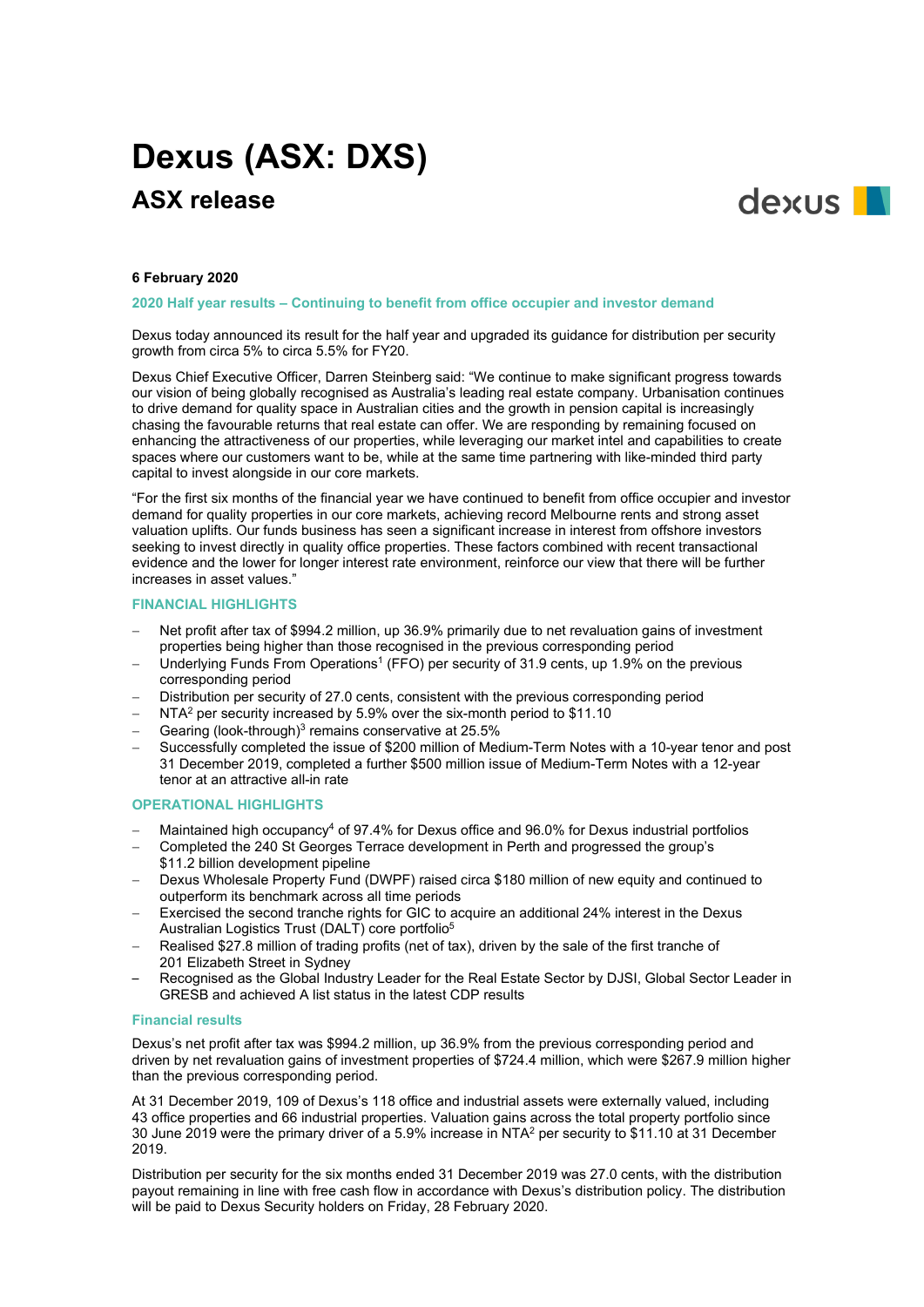Although underlying FFO per security increased by 1.9%. Adjusted Funds From Operations<sup>6</sup> (AFFO) per security reduced to 26.9 cents as a result of lower trading profits. All FY19 trading profits were recognised in the six months ended 31 December 2018. Further trading profits are expected to be received over the remainder of FY20.

Chief Financial Officer, Alison Harrop said: "We successfully completed the issue of \$200 million of Medium-Term Notes with a 10-year tenor and post 31 December 2019, issued a further \$500 million of Medium-Term Notes with a 12-year tenor at an attractive all-in rate. As part of our active approach to capital management and in response to security price volatility, we also activated an on-market securities buy-back of up to 5% of DXS securities on issue, providing an opportunity to enhance investor returns."

Dexus's gearing (look-through)<sup>3</sup> of 25.5% at 31 December 2019 remains below the target range of 30-40%, with the average cost of debt reducing to 3.5%.

# **Property portfolio**

*Dexus Office Portfolio*

| <b>Key metrics</b>                        | 31 December 2019 | 30 June 2019 |
|-------------------------------------------|------------------|--------------|
| Occupancy by income                       | 97.4%            | 98.0%        |
| Weighted average lease expiry (by income) | 4.5 years        | 4.4 years    |
| Average incentives <sup>7</sup>           | 16.2%            | 13.4%        |
| Weighted average cap rate                 | 4.98%            | 5.15%        |

# *Dexus Industrial Portfolio*

| <b>Key metrics</b>                        | 31 December 2019 | 30 June 2019 |
|-------------------------------------------|------------------|--------------|
| Occupancy by income                       | 96.0%            | 97.0%        |
| Weighted average lease expiry (by income) | 4.6 years        | 4.7 years    |
| Average incentives                        | 13.3%            | 11.7%        |
| Weighted average cap rate                 | 5.78%            | 5.92%        |

Executive General Manager, Office, Kevin George said: "Our office portfolio occupancy remains very high and we continue to capture the upside in the Sydney CBD market, achieving 18% re-leasing spreads this period. Up to the end of FY22, we have the opportunity to reset rental levels across 139,677 square metres of vacant or expiring space across our Sydney portfolio, which remains under-rented. This represents approximately 19% of our total office income.

"In Melbourne where prime office vacancy has tightened to a record low of 1.8%, our leasing focus at 80 Collins Street has resulted in record rents and set new benchmarks for the Melbourne CBD with metrics exceeding our acquisition underwrite. Six new tenancies were secured across 15,418 square metres, increasing leased space at the South Tower from 63% to 97%, and leaving only one floor available to lease.

"The December 2019 quarter has seen increased enquiry levels across a broad range of industries compared to the previous corresponding period and we expect that continued solid employment growth in Sydney and Melbourne combined with positive conditions in the business services sector will positively influence occupier demand over the next 12 months."

The Dexus office portfolio continues to outperform its benchmark over the three and five year time periods. Average incentive levels ticked up as a greater proportion of leasing was undertaken in the Brisbane and Perth markets this period, with face deals also representing a higher proportion of leasing.

The office portfolio achieved like-for-like income growth of 8.9%, enhanced by positive re-leasing spreads at Sydney properties such as Australia Square and MLC Centre, and leasing success at other properties. Like-for-like income growth is expected to be in the range of 4.5-5.5% for FY20, impacted by downtime at Grosvenor Place as the space vacated by Norton Rose in December 2019 is refurbished.

The Dexus industrial portfolio is now outperforming its benchmark over both the three and five-year time periods. During the half year period, occupancy remained high at 96.0% and like-for-like income growth was 3.5%. Average incentives increased as a result of leasing at office park suites in South East Melbourne.

Executive General Manager, Industrial, Retail and Healthcare, Stewart Hutcheon said: "The industrial sector has some good tailwinds with continued asset value appreciation and strong support from institutional investors. We see further opportunities within the sector as businesses seek to drive efficiencies in their supply chains and online retail demand continues to rise."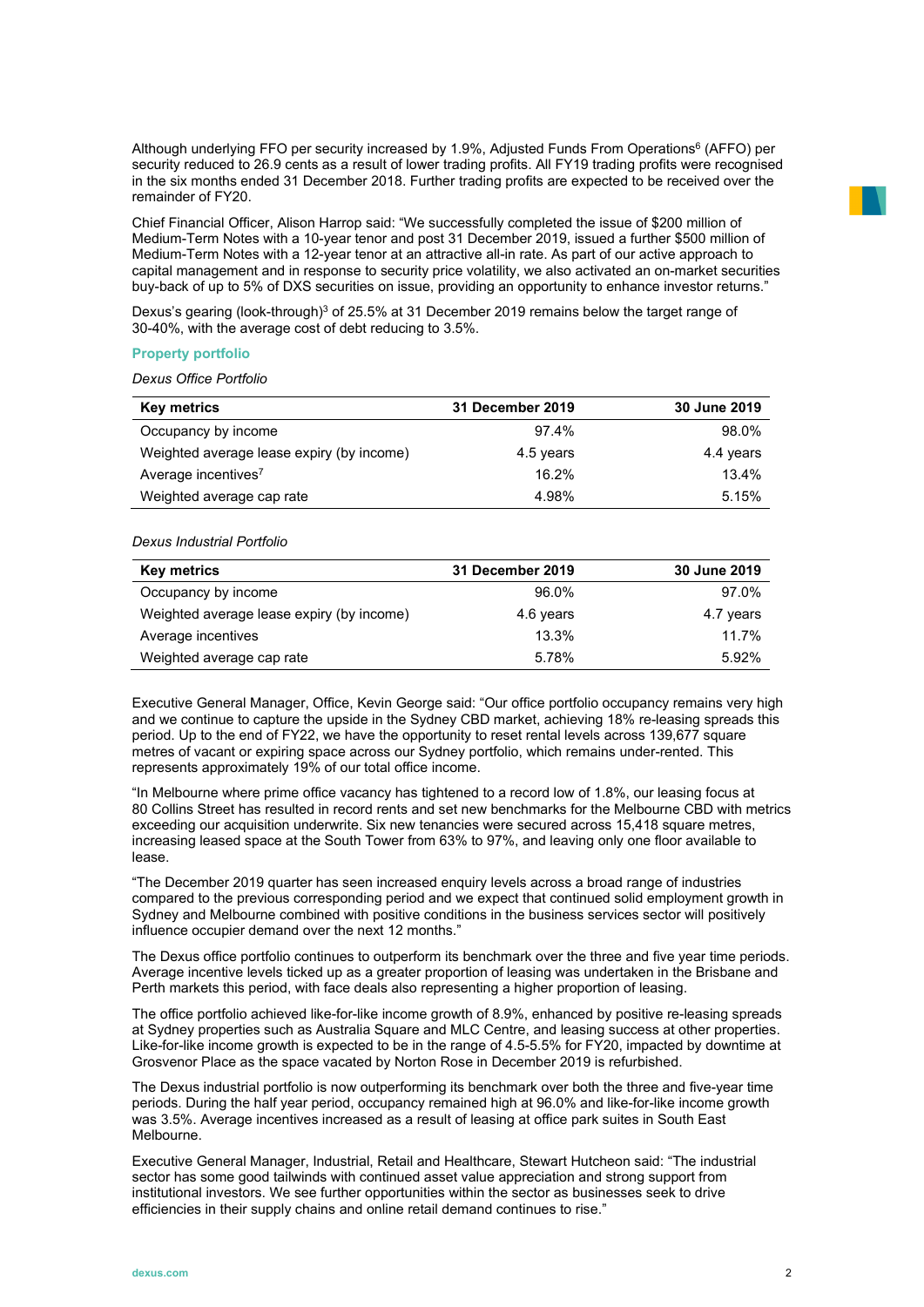The weighted average capitalisation rate across the total property portfolio tightened 17 basis points over the past six months to 5.09%. The weighted average capitalisation rate of the Dexus office portfolio tightened 17 basis points from 5.15% at 30 June 2019 to 4.98% at 31 December 2019 and the Dexus industrial portfolio weighted average capitalisation rate tightened 14 basis points from 5.92% to 5.78%.

#### *Developments and Transactions*

During the period, Dexus completed its office development at 240 St Georges Terrace in Perth (now 94.7% committed with 7.3 year WALE) in addition to two city retail projects, a 9,200 square metre distribution and office facility for Dunlop Flooring at 380 Doherty's Road, Truganina and the Healthcare Wholesale Property Fund's (HWPF) new Calvary Adelaide Hospital.

Dexus's group development pipeline now stands at a cost of \$11.2 billion, of which \$5.7 billion sits within the Dexus portfolio and \$5.5 billion within third party funds.

Construction commenced at the \$84 million Richlands project in Queensland and the \$142 million South Granville project in NSW, both held within DALT. Construction continues at five other industrial properties taking the total committed group pipeline to over 250,000 square metres.

Chief Investment Officer, Ross Du Vernet said: "We've made solid progress across our development pipeline and reached agreement to move forward with the development scheme for Eagle Street Pier and surrounds at the Waterfront Precinct after an extensive engagement process with Queensland Government and Brisbane City Council. We have significant embedded value in our pipeline from the anticipated development margins and fees associated with key projects in the eastern core CBD markets of Sydney, Melbourne and Brisbane."

Dexus exchanged contracts to sell its 100% interest in Garema Court, 140-180 City Walk, Canberra. Gross proceeds achieved from the sale are \$71.5 million<sup>8</sup>, consistent with the property's book value, and will be used to reduce debt. Settlement is expected to occur in late February 2020. Garema Court was Dexus's remaining Canberra property and its sale is consistent with the strategy of divesting assets from non-core markets, enabling Dexus to recycle capital and focus on the core office markets of Sydney, Melbourne, Brisbane and Perth.

#### **Trading**

Dexus realised \$27.8 million of HY20 trading profits (net of tax) driven by the sale of the first tranche of 201 Elizabeth Street in Sydney.

Dexus sold its initial 25% interest in 201 Elizabeth Street, Sydney and entered into a put and call option for the remaining 25% in late 2020 for a total of \$315 million. The sale contributed circa \$34 million to pre-tax trading profits this period and is expected to contribute a further circa \$34 million in pre-tax trading profits in FY21 in the event that either option is exercised.

Dexus also sold the North Shore Health Hub, currently under construction, on a fund-through basis to HWPF with trading profits to be realised across FY20 and FY21, with the amount for each financial year dependent on the progress of the development and leasing.

## **Funds Management**

Dexus manages \$17.0 billion of funds on behalf of 79 third party clients.

HWPF welcomed a new domestic investor and completed the development of the New Calvary Adelaide Hospital, a 12-storey, 343 bed hospital offering clinical services, consulting suites and a 24-hour emergency department.

HWPF acquired the North Shore Health Hub, Stage 1 currently under development at 12 Frederick Street, St Leonards. The state-of-the-art mixed-use healthcare facility, being developed by Dexus, will support existing infrastructure in a growing healthcare precinct on Sydney's lower North Shore and is due for completion in late-2020, with circa 51% of the facility already pre-committed.

Executive General Manager, Funds Management, Deborah Coakley said: "We've seen a significant increase in engagement from existing and potential new unlisted investors and capital partners, driven by the attractiveness of real assets as an investment class, the growth in pension fund capital and a lower for longer interest rate environment globally. We are working with these investors to satisfy their needs."

DWPF raised circa \$180 million of new equity from existing investors to fund its future development pipeline and DWPF achieved a one-year total return of 8.2%, outperforming its benchmark over one, three, five, seven and ten years. All funds delivered strong performance with the Dexus Office Partnership delivering a one-year unlevered total property return of 13.3% and an annualised unlevered total property return of 14.4% since inception.

Dexus continued to progress the \$5.5 billion third party development pipeline which provides the opportunity to improve the quality of its clients' property portfolios and enhance future returns.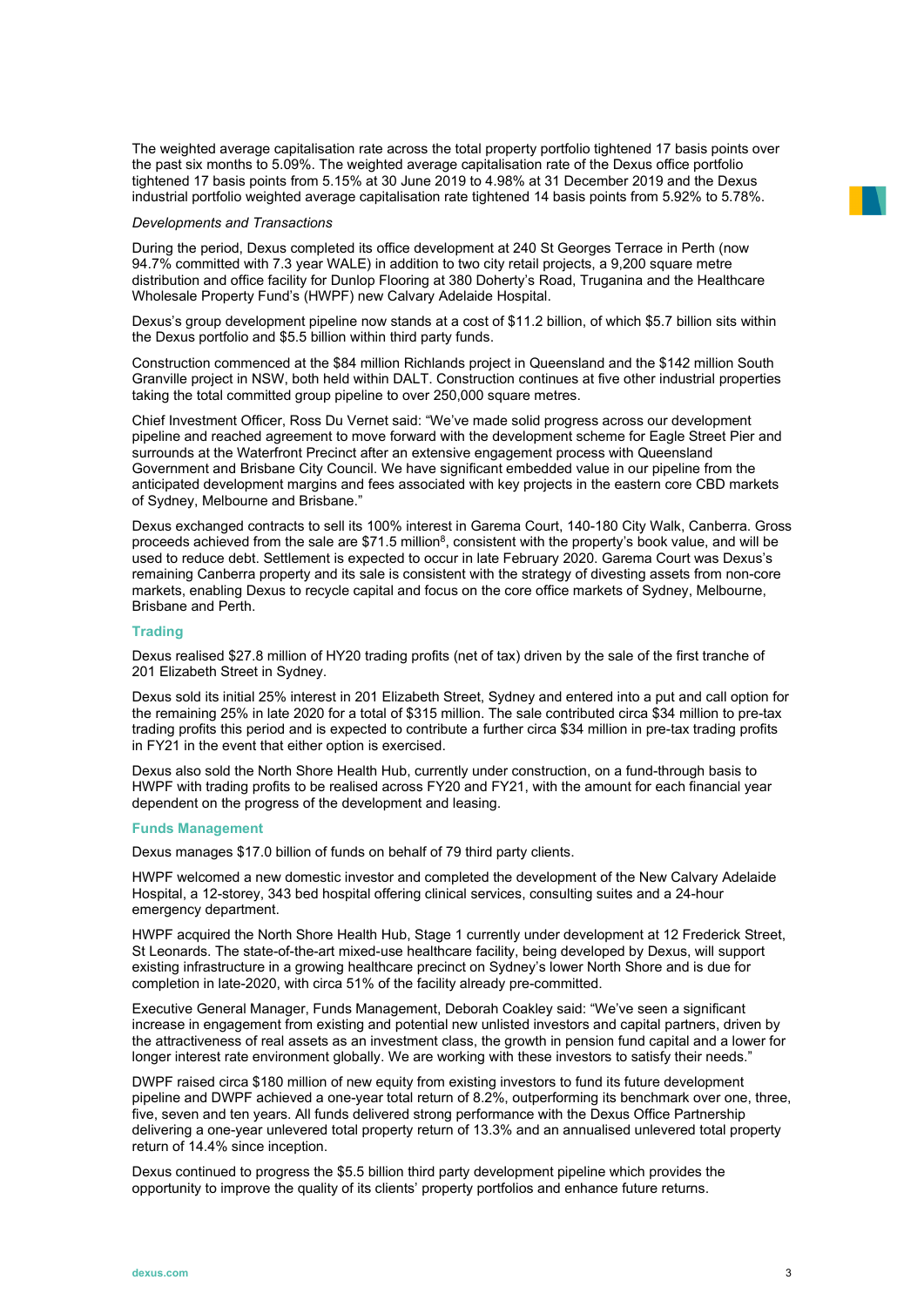## **Environmental, Social and Governance (ESG) update**

Dexus's focus on ESG factors continues to be reflected through its leading performance in global ESG benchmarks. During the half, Dexus was acknowledged for its continued leadership in sustainability including being recognised as the Global Industry Leader for the Real Estate Sector by the Dow Jones Sustainability Index (DJSI), a Global Sector Leader in the Global Real Estate Sustainability Benchmark (GRESB), and achieving A-List status by CDP.

The Australian bushfire crisis has highlighted the importance of climate resilience across the group property portfolio. While no Dexus buildings were directly impacted by the bushfires, smoke haze blanketed the core Eastern seaboard markets, indirectly impacting air quality in the CBDs.

Recognising the importance of maintaining safe and healthy indoor environments, Dexus conducted indoor environmental air quality sampling at select office properties on days with poor outdoor air quality in order to identify strengths and areas for improvement to enhance portfolio resilience.

Dexus has put in place health and wellbeing initiatives to support employees and is matching employee donations to bushfire relief fundraising initiatives that support affected communities and wildlife.

#### **Summary and guidance**

Darren Steinberg said: "These results have been underpinned by our high-quality property portfolio, with its diversified expiry profile and fixed annual rental increases of 3.5-4%. When combined with our significant development pipeline and strong balance sheet we are well positioned to continue to deliver value for investors over the long term.

"While issues such as the Australian bushfires and the Coronavirus have increased uncertainty about the short-term economic outlook, there are reasons to be positive about the white-collar industries which underpin office demand. Conditions in the technology, finance and business services sectors are much more positive than in many other sectors, and interest rates are expected to remain lower for longer, supporting investment demand for real estate."

As a result of progress this period, Dexus upgrades its market guidance<sup>9</sup> for distribution per security growth from circa 5% to circa 5.5% for the 12 months ending 30 June 2020.

## **HY20 Reporting Suite**

This *ASX announcement* should be read in conjunction with the *HY20 Results presentation*, *HY20 Financial Accounts* and *HY20 Property Synopsis*, released to the Australian Securities Exchange today and available on [www.dexus.com](http://www.dexus.com/)

## **Investor conference call**

Dexus will hold an investor conference call at 9.30am (AEDT) today, Thursday 6 February 2020, which will be webcast via the Dexus website (www.dexus.com) and available for download later in the day.

*Authorised by Brett Cameron, General Counsel and Company Secretary of Dexus Funds Management Limited*

#### **For further information please contact:**

**Investors**  Rowena Causley Senior Manager, Investor Relations +61 2 9017 1390 +61 416 122 383 rowena.causley@dexus.com

**Media** Louise Murray Senior Manager, Corporate Communications +61 2 9017 1446 +61 403 260 754 [louise.murray@dexus.com](mailto:louise.murray@dexus.com)

<sup>1</sup> FFO in accordance with guidelines provided by the Property Council of Australia (PCA): comprises net profit/loss after tax attributable to stapled security holders calculated in accordance with Australian Accounting Standards and adjusted for: property revaluations, impairments, derivative and FX mark-to-<br>market impacts, fair value movements of interest bearing liabilities, a adjustments, deferred tax expense/benefit, certain transaction costs, amortisation of intangible assets, movements in right of use assets and lease<br>liabilities, rental guarantees and coupon income. Underlying FFO excludes 2 Net tangible assets.

Adjusted for cash and for debt in equity accounted investments.

<sup>4</sup> By income.<br>5 Second tra

<sup>5</sup> Second tranche excludes 250 Forest Road South, Lara for which the put and call options have been deferred to mid-FY21. As part of the initial joint

venture, GIC acquired 25% of DALT's core portfolio, with Dexus and GIC entering into a put and call arrangement for a further 24% interest. GIC took an<br>initial 49% interest in DALT's development landbank and is funding its market impacts, fair value movements of interest bearing liabilities, amortisation of tenant incentives, gain/loss on sale of certain assets, straight line rent<br>adjustments, deferred tax expense/benefit, certain transactio

<sup>7</sup> Excluding development leasing of 25,723 square metres. 8 Gross proceeds are before settlement adjustments and transaction costs.

Barring unforeseen circumstances, guidance is supported by the following assumptions: Impacts of announced divestments and acquisitions; FFO per<br>Security growth of circa 4% underlying FFO per security growth of circa 4%, excluding any further transactions.